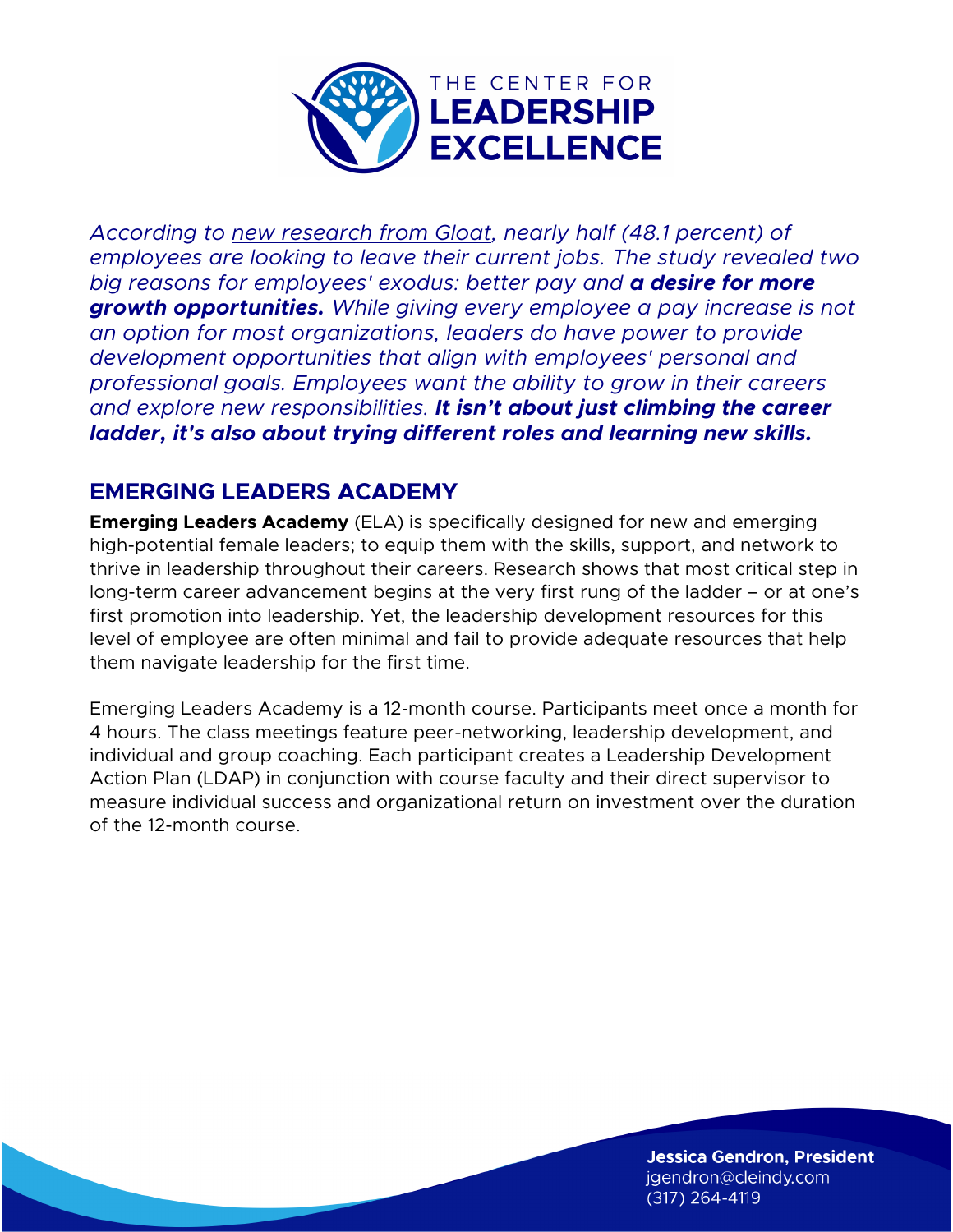

## **COURSE SYLLABUS**

The course is organized in monthly themes that were determined based on our research at The Center for Leadership Excellence and the existing body of research regarding new and emerging leaders. Educational content, resources, activities and homework are organized in alignment with the monthly theme. In the pages that follow, we outline the monthly themes and *some* of the activities/homework. Course material is subject to change based on current events and participant needs.

## **MONTH 1: LEADERSHIP DEVELOPMENT ACTION PLAN & CAREER GOALS**

Participants will evaluate their career goals and work to create their Leadership Development Action Plan. HOMEWORK: Conversation with direct supervisor on growth areas and skill gaps.

## **MONTH 2: INTERNAL & EXTERNAL SELF-AWARENESS**

Participants will learn about how to build greater internal and external self-awareness and do a guided internal self-awareness reflection. HOMEWORK: Read INSIGHT and do external self-awareness activity with peers.

## **MONTH 3: ENHANCING YOUR LEADERSHIP COMMUNICATION SKILLS**

Participants will learn the differences in how people communicate, communication strategies to ensure the message is received, and how to effectively build the right relationships at work. HOMEWORK: Top 20 Relationship Building Plan.

### **MONTH 4: ADVOCATING FOR YOURSELF**

Participants will learn the importance of self-advocacy and how to best advocate in a professional environment. They will complete an activity to identify their personal priorities or "big rocks". HOMEWORK: Reflection exercise about self-advocacy.

## **MONTH 5: BALANCE OR BLEND: MANAGING PRIORITIES**

Participants will learn how to navigate better work-life balance/blend. We will use the "big rocks" reflection to build boundaries and set communication strategies to focus on their goals. HOMEWORK: Conversation exercise with peers, partners, and/or family.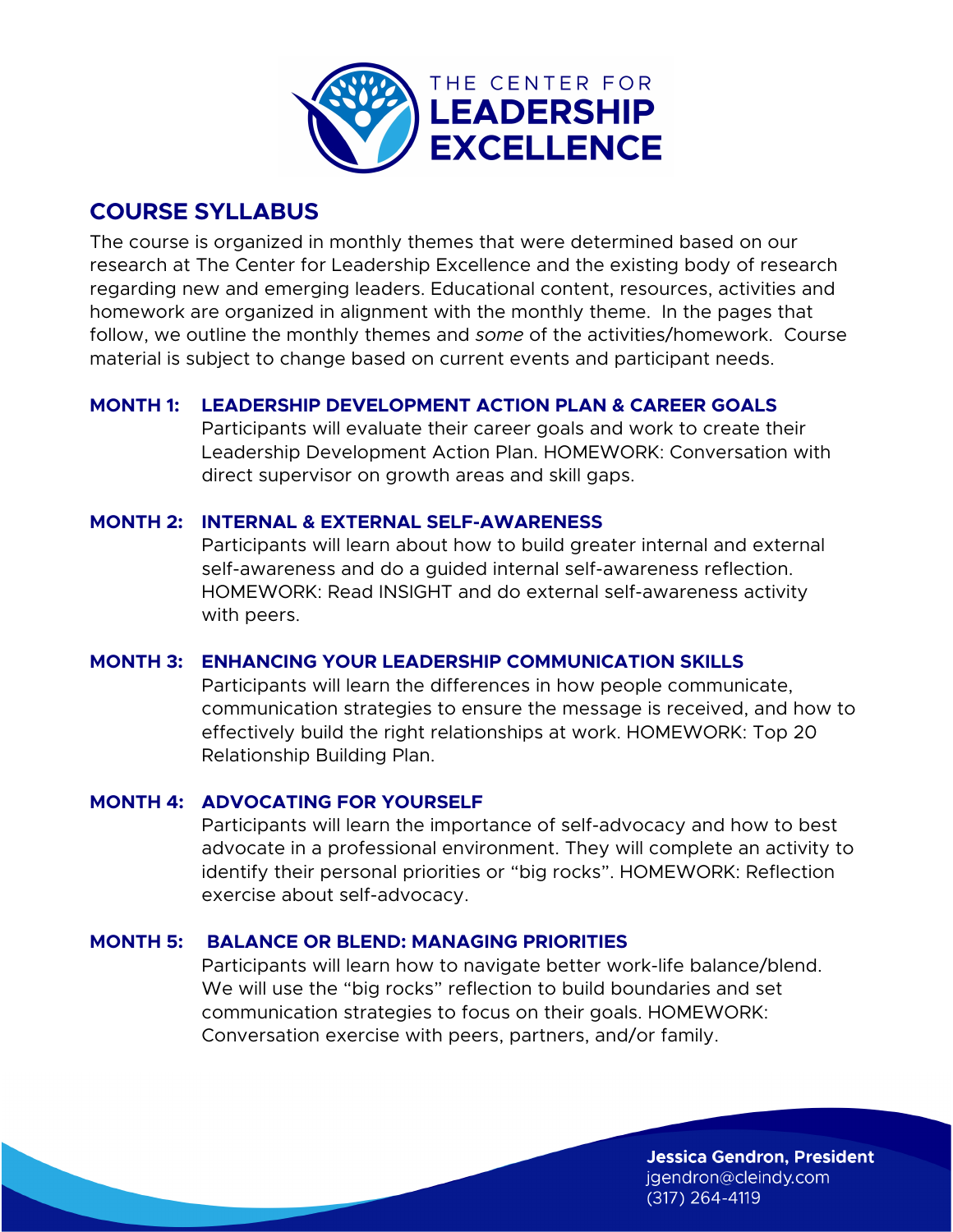

#### **MONTH 6: LDAP CHECK-IN**

Participants will do a 6-month check-in on their action plan and reassess goals. HOMEWORK: Check-in conversation with direct supervisor (template and conversation agenda provided).

#### **MONTH 7: PRODUCTIVITY**

Participants will learn how to be productive in their role while balancing the competing needs of supervision, career goals, and their own work responsibilities. HOMEWORK: Read Managing Your Day-to-Day and employ at least one strategy.

#### **MONTH 8: CREATING CULTURE & LEADING HIGH PERFORMING TEAMS**

Participants will learn how to create a culture within their team and how to manage high, average, and low performers. HOMEWORK: Read "Managing Average Performers" resource.

#### **MONTH 9: NAVIGATING CONFLICT**

Participants will learn and practice strategies to navigate conflict and confrontation. HOMEWORK: Role play practice with partner from class.

#### **MONTH 10: UNDERSTANDING BIAS & BEING AN ALLY**

Participants will learn how to be an ally for others and identify bias / discrimination / harassment in the workplace. HOMEWORK: Reflection.

### **MONTH 11: MENTORS, SPONSORS, & ADVOCATES**

Participants will learn how to mentor others and how to engage with mentors, sponsors, and advocates to advance their career goals. HOMEWORK: Outreach challenge and LDAP Completion Report and supervisor meeting.

#### **MONTH 12: GRADUATION**

Participants will share their LDAP Completion Reports with the group. Celebrate!!